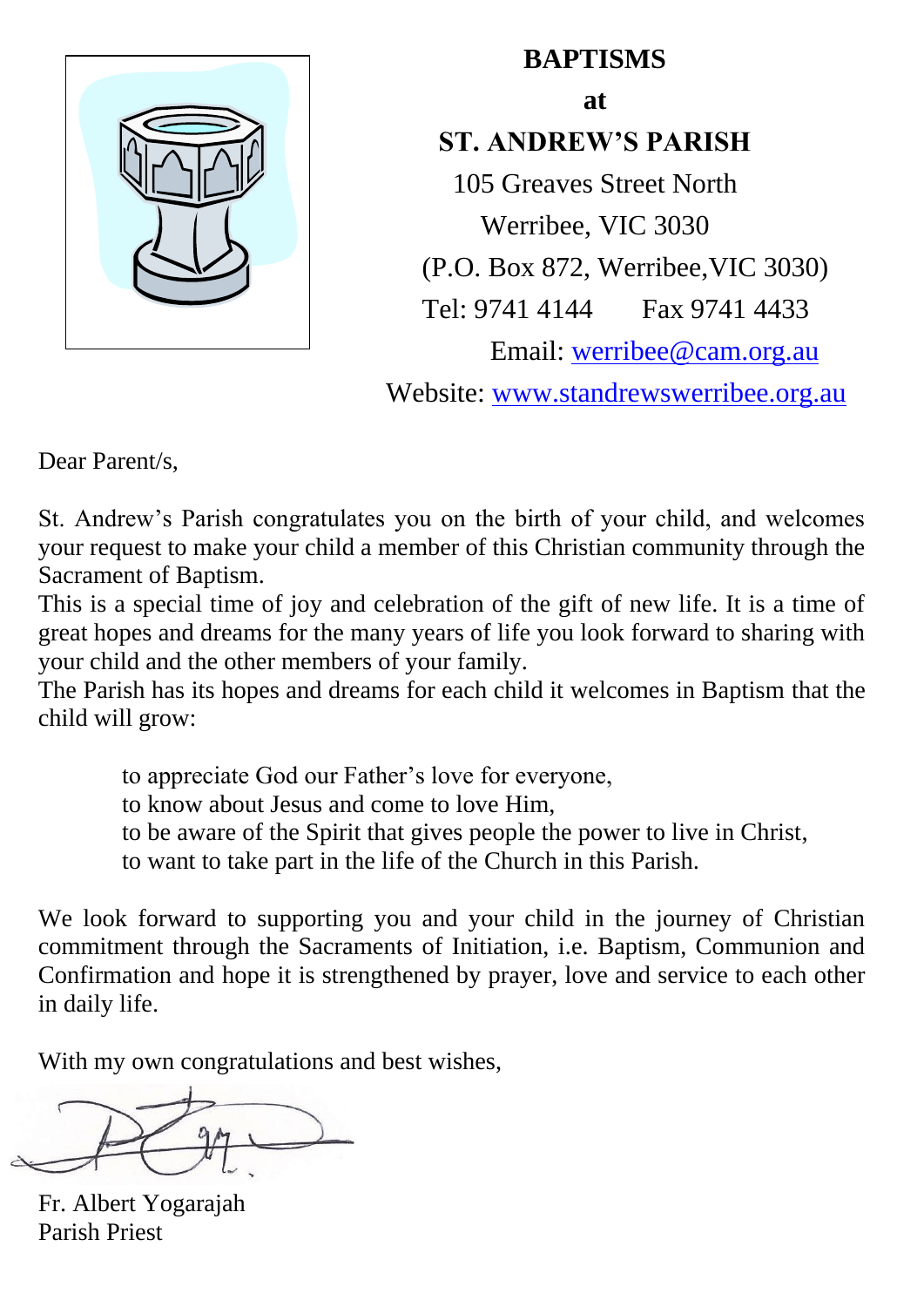# **THE PARISH REQUIRES THAT YOU BEGIN TO PREPARE AT LEAST 3 MONTHS PRIOR TO YOUR PREFERRED DATE FOR YOUR CHILD'S BAPTISM**

*All parents please note: Attendance at a Baptism Preparation session is required before the baptism of EACH child. If you are unable to attend the session you are booked in for, you need to attend the next available session. Baptism of your child will only proceed when you have participated in one of the sessions offered.*

#### **THE PARISH OFFICE REQUIRES AT LEAST ONE PARENT TO PROVIDE A COPY OF THEIR** *CATHOLIC BAPTISM CERTIFICATE* **AS PROOF THAT THEY ARE CATHOLIC BEFORE ANY BOOKINGS CAN BE MADE.**

**Catholic parents who have not completed their Sacraments (First Eucharist and/or Confirmation) have the option to enquire about a series of workshops with a Priest to receive the Sacraments. Please contact the Parish Office on 9741 4144 if you are interested in this.**

### **1. CHOICE OF GODPARENTS**

- The Catholic Church requires that at least one of your child's godparents must be at least sixteen (16) years old and have already received Confirmation.
- If the people you choose are of another Christian faith, they will be considered as witnesses. Their name will appear on your child's Baptism Certificate. Even though they are not Catholics, they are encouraged to join with you in guiding your child's faith.
- Young people whom you would like to name as a sponsor, but who do not fit the age requirement, are encouraged to take an active interest in your child's journey of faith, even though at this stage they cannot be considered mature enough to be a godparent. Their name can NOT be printed on the baptism certificate or appear in the register, but they can sign their name on the back of the certificate if they wish.
- If the godparent you have chosen is unable to attend the Baptism because of some pressing reason, Godparent by proxy is permitted. The person/s standing as proxy will not have their names recorded as the godparents with all the attendant responsibilities. However, they are encouraged to take an active interest in your child's spiritual life of faith.

### *Please note: TWO GODPARENTS ONLY will appear on Baptism Certificate and in the Baptism Register (additional Godparents or Witnesses can sign their name on the back of the certificate).*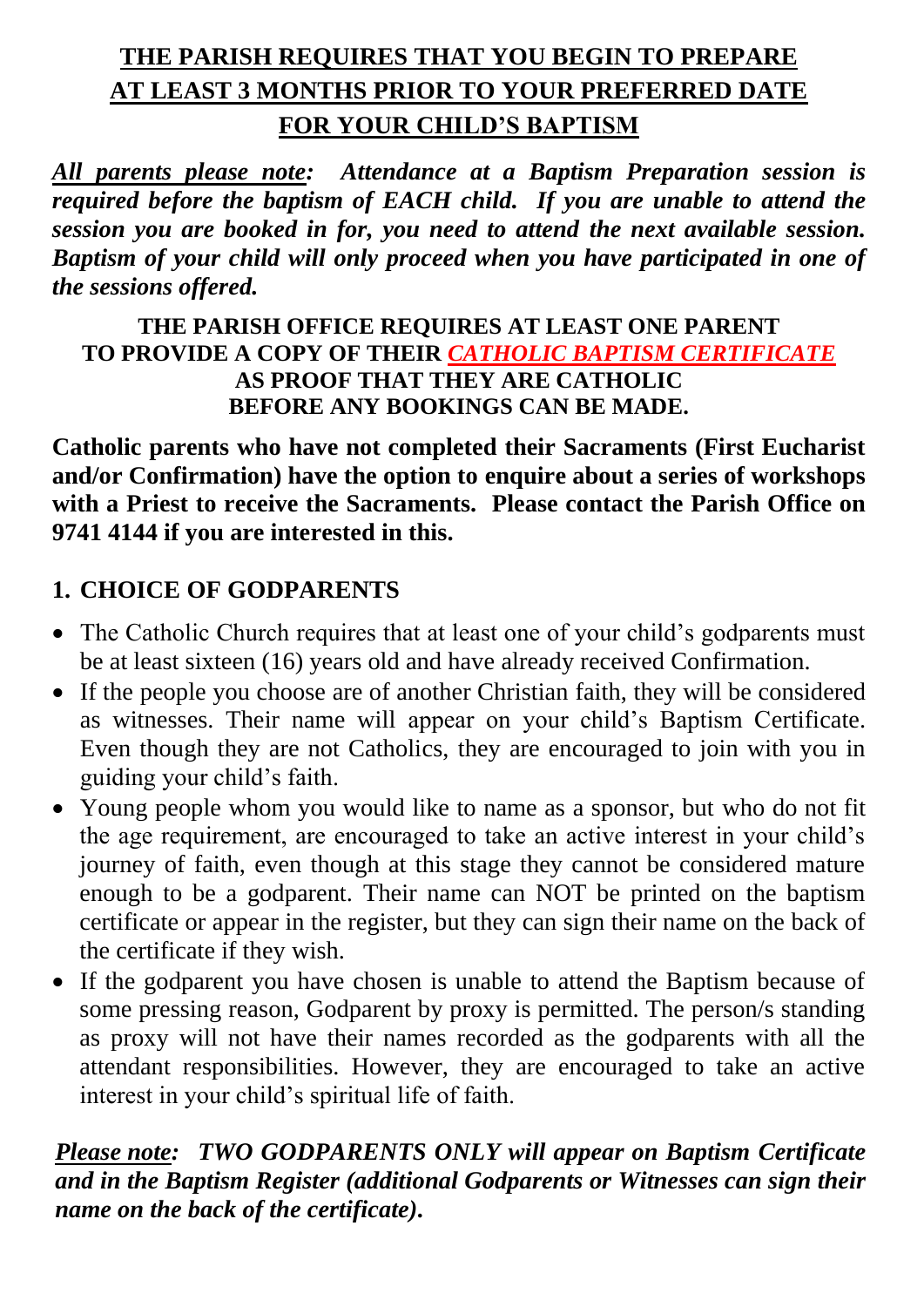## **2. PRESENTATION OF THE CHILD TO THE PARISH**

The welcoming of new members into our local Christian community is an important event for the Parish. To enable the Parish to welcome your child, you are asked to attend one of the weekend masses (Saturday or Sunday) where you, the child to be baptised and Godparents if they are available, will be presented to the community to be welcomed and prayed for. This is the beginning of your child's faith journey. The welcoming will occur only after your Baptism Preparation Session. Baptism Preparation could be done even before the birth of the child.

You may like to have your child welcomed at one of the 5 Community Masses:

| First Sunday of the Month at 10am:                                  | <b>Our Lady of the Southern Cross</b><br><b>Catholic Primary School</b><br>(Wyndham Vale & Manor Lakes) |
|---------------------------------------------------------------------|---------------------------------------------------------------------------------------------------------|
| Second Sunday of the Month at 10am: Bethany Catholic Primary School | (Bethany/Tarneit)                                                                                       |
| Third Sunday of the Month at 10am:                                  | <b>Chapel of St. Mary of the Cross</b><br>at MacKillop College<br>(Werribee South/South Central)        |
|                                                                     | Fourth Saturday of the Month at 5pm: St. John the Apostle Primary School<br>(Tarneit West)              |
| Second and Fourth Sunday of the                                     | Month at 10am: St. Michael's Church, Little River                                                       |

### **3. BOOKING IN FOR PRESENTATION & PREPARATION**

All parents requesting Baptism for their children are expected to book in and attend a Preparation Session, usually held on **the third Saturday afternoon of each month from 2pm – 3pm at the church, 105 Greaves Street North, Werribee.**

Both parents, unless you are a single parent, are expected to attend, regardless of religion. Godparents are also invited to attend if they are able. Please be punctual. The session will start on time. If you are unable to attend, please contact the Parish Office, so that you may be booked into the next available monthly preparation session.

*Please note: Attendance at a Baptism Preparation Session is compulsory for all parents for each of their children, regardless of whether they have attended a session previously for a previous child. We consider each child as unique and special.*